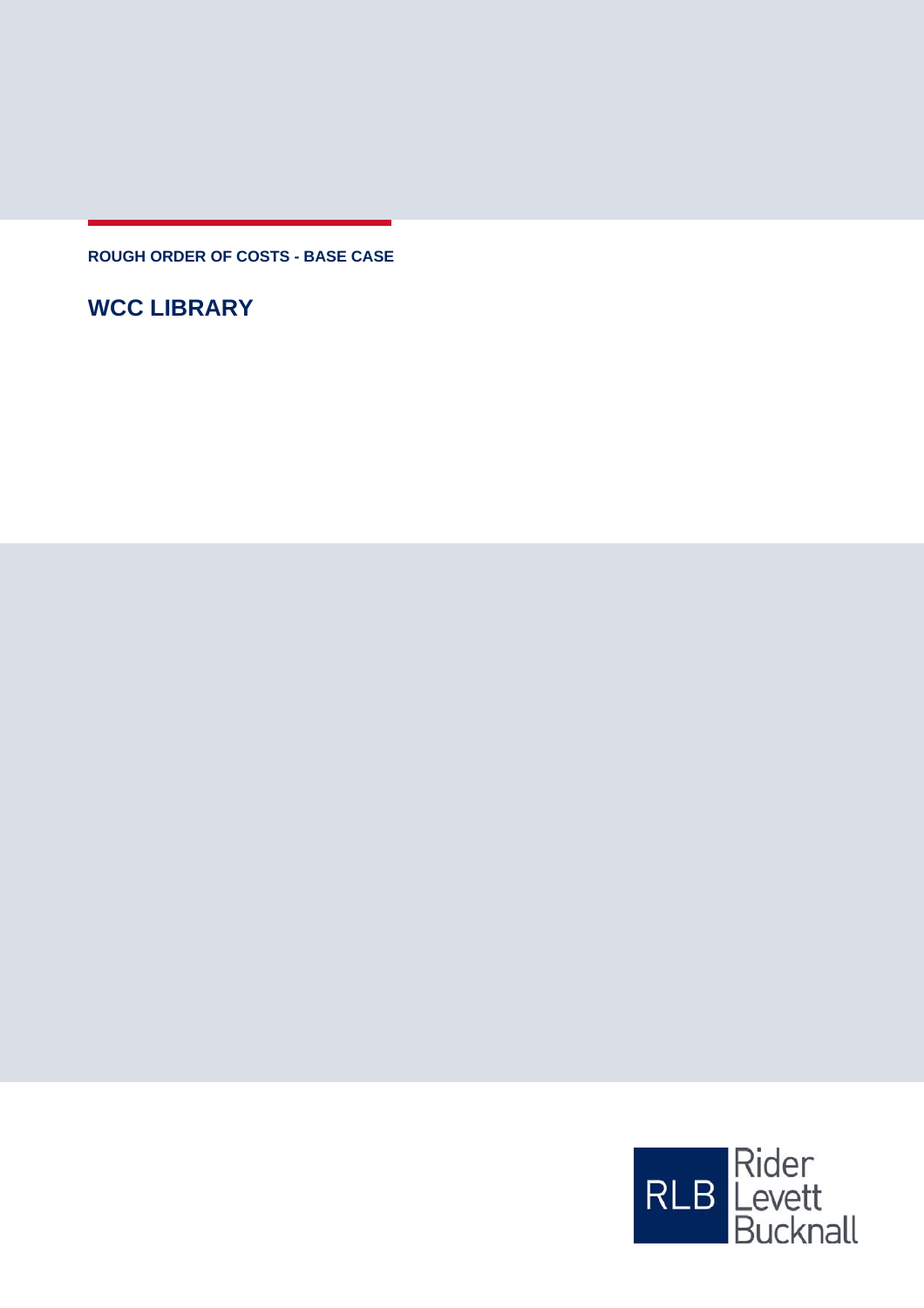# **Rough Order of Costs - Base Case WCC Library**

## Project Details

## **Description**

### *Basis of Estimate*

- Structural Strengthening and Refurbishment of Existing Library Building
- Estimate based on Concept Level Elemental Estimating
- No architectural design documents/drawings/specifications; and the like, provided. Estimate subject to confirmation of design
- Estimate completed Feb 2020

## IMPACTS OF COVID-19

Our estimate has been prepared on the basis of "normal" economic considerations and in the context of "conventional" industry conditions.

It is clear that the respiratory disease COVID-19, is having a significant impact Globally. Whilst the impacts are changing on a daily basis, the disease is rapidly being seen as the single most disruptive factor to affect Global population health and the worlds' economies.

Our estimate makes no provision for the impacts of COVID-19.

We advise that an impact on the estimate is likely, and could vary considerably depending on the extent and severity of a variety of issues, outside of our ability to control, influence or predict, extending but not limited to :

- Economy, industry and society shut down
- Border closures affecting supply of labour in particular
- Exchange rate fluctuations
- Off-shore manufacturing capacity and timing of delivery
- Local and National logistics, including delivery of materials and supplies etc.
- Availability of on-site staff to manage productivity of the works
- Availability of on-site labour to implement the works
- Availability of off-site management and administrative functions to support on-site activity

The impact on the estimate may only be in the short to medium term. However, this will be subject to ongoing monitoring.

### *Documents*

- Aurecon WCC\_Central Library (IL3) Base Case Solution-CONCEPT
- Aurecon Central Library Building Services Design Features Report Ref: 253267 Revison A including Marked Up Building Services Layout Drawings as required
- No architectural design documents/drawings/specifications; and the like, provided.

## *Items Specifically Included*

- Provisional sum for separation of central services to isolate future library
- Seismic Strengthening Works
- Base Build Architectural Fitout
- Seismic Panel Upgrade & Central Staircase Works
- Roof and Facade Remedial Works
- **New Lifts**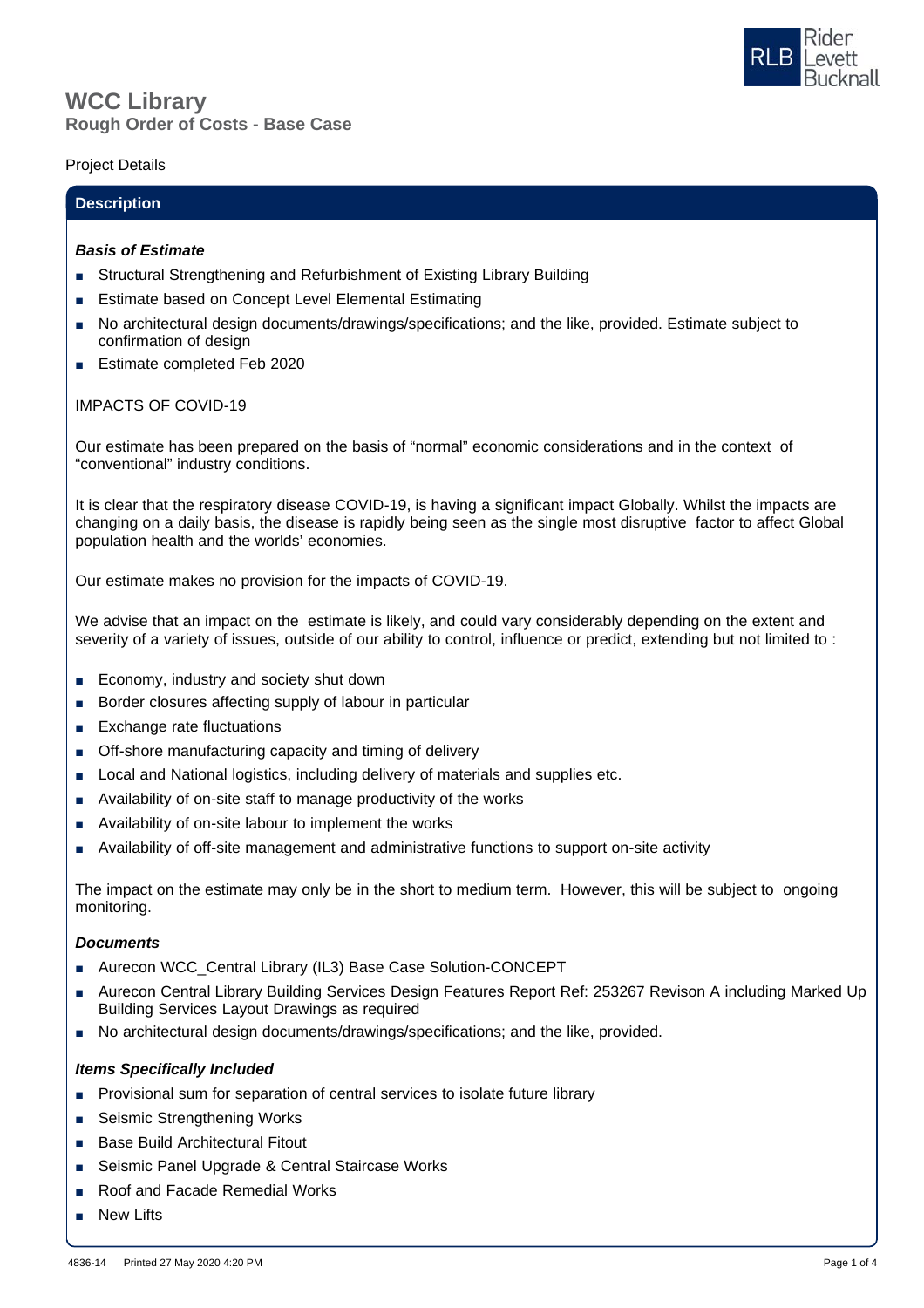



# Project Details

#### **Description**

■ Allowance for professional fees - estimate only

### *Items Specifically Excluded*

- Relocation costs
- Temporary & Offsite accommodation
- On-going lease costs
- Furniture, fittings and equipment including shelving, whiteboards, pinboards, artworks, feature finishes, audio equipment and cabling and kitchenette fitout
- AV / Phone / PABX system costs
- Removal of hazardous materials (Incl. Asbestos)
- Treatment of Contamination
- Landscaping
- Removal and disposal of any contaminants within the building and surrounds
- Site investigation costs including geotechnical investigation
- Goods and Services Tax (GST)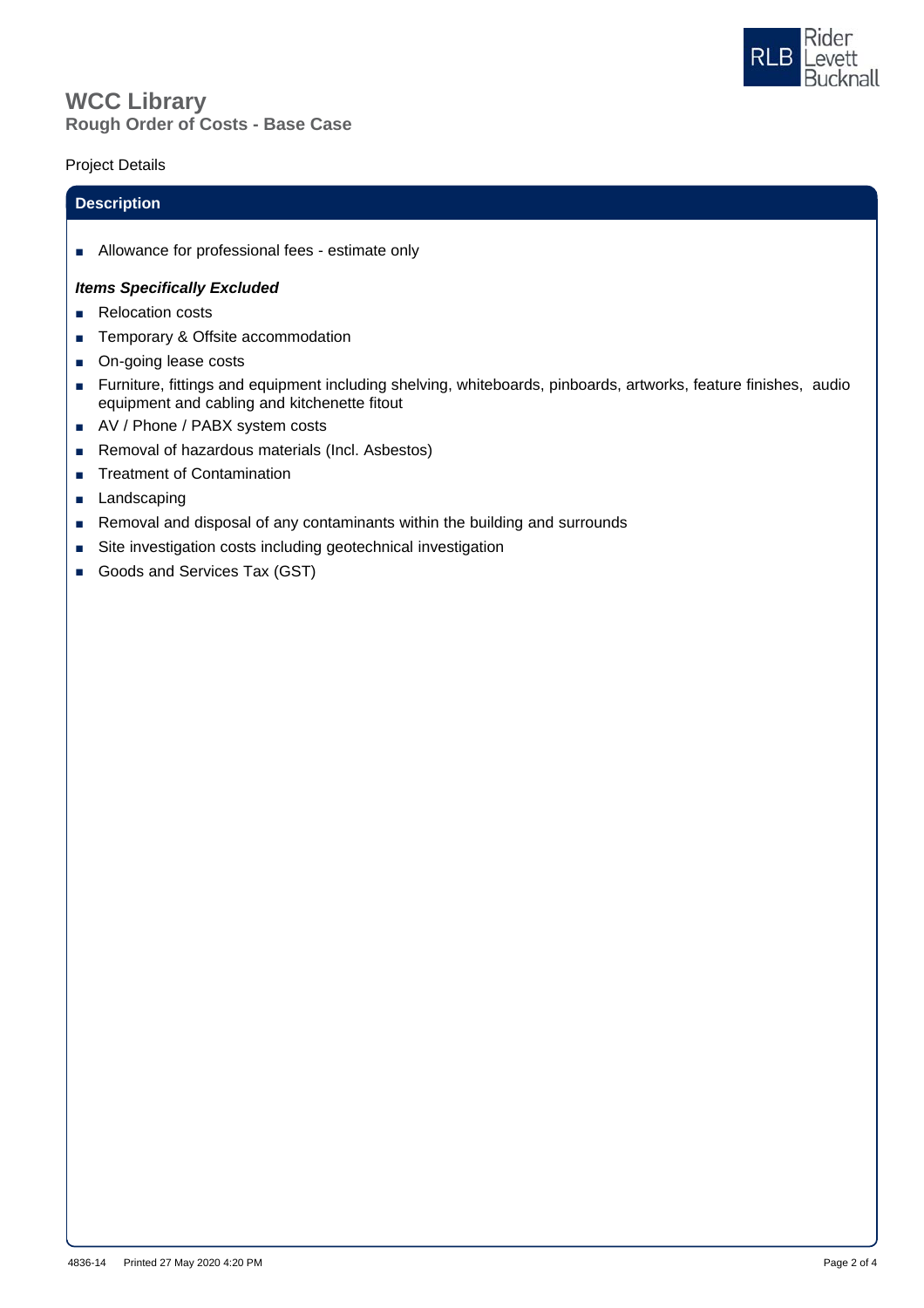

# **Rough Order of Costs - Base Case WCC Library**

Location Summary GFA: Gross Floor Area

| <b>Location</b>                              |                                                           |                           | GFA m <sup>2</sup> | Cost/m <sup>2</sup> | <b>Total Cost</b> |
|----------------------------------------------|-----------------------------------------------------------|---------------------------|--------------------|---------------------|-------------------|
| в                                            | <b>ENABLING WORKS</b><br><b>BASEMENT</b>                  |                           |                    |                     | 2,482,060.00      |
|                                              | <b>B1</b><br><b>Basement Structure</b>                    |                           | 3,995              |                     | Excluded          |
|                                              | B <sub>2</sub><br><b>Basement Fitout</b>                  |                           | 3,995              | 50                  | 199,750.00        |
|                                              | <b>Basement Services</b><br>B <sub>3</sub>                |                           | 3,995              | 410                 | 1,638,075.00      |
|                                              |                                                           |                           |                    |                     |                   |
|                                              |                                                           | <b>B-BASEMENT</b>         | 3,995              | \$460               | \$1,837,825.00    |
| С                                            | <b>SUPERSTRUCTURE</b>                                     |                           |                    |                     |                   |
|                                              | Structure<br>C <sub>1</sub>                               |                           | 15,706             | 634                 | 9,957,750.00      |
|                                              | C <sub>2</sub><br><b>Building Exterior &amp; Roof</b>     |                           | 15,706             | 182                 | 2,855,000.00      |
|                                              | C <sub>3</sub><br>Fitout Upper Floors & Plantroom         |                           | 15,706             | 250                 | 3,926,500.00      |
|                                              | <b>Building Services Infrastructure</b><br>C <sub>4</sub> |                           | 15,706             | 320                 | 5,025,000.00      |
|                                              | <b>Lift Installations</b><br>C <sub>5</sub>               |                           | 15,706             | 89                  | 1,400,000.00      |
|                                              | <b>Building Services</b><br>C <sub>6</sub>                |                           | 15,706             | 750                 | 11,779,500.00     |
|                                              | C7<br>Landscaping                                         |                           | 15,706             | 16                  | 250,000.00        |
|                                              |                                                           | <b>C - SUPERSTRUCTURE</b> |                    |                     |                   |
|                                              |                                                           |                           | 15,706             | \$2,241             | \$35,193,750.00   |
|                                              |                                                           | <b>ESTIMATED NET COST</b> | 19,701             | \$2,006             | \$39,513,635.00   |
|                                              | <b>MARGINS &amp; ADJUSTMENTS</b>                          |                           |                    |                     |                   |
| Main Contractors Preliminary & General Costs |                                                           |                           |                    |                     | \$6,321,365.00    |
|                                              | Main Contractors Margin                                   |                           |                    |                     | \$2,980,000.00    |
|                                              |                                                           |                           |                    |                     |                   |
|                                              | <b>ESTIMATED TENDER PRICE</b>                             |                           | 19,701             | \$2,478             | \$48,815,000.00   |
| Design Development Contingency               |                                                           |                           |                    |                     | \$4,880,000.00    |
| <b>Construction Contingency</b>              |                                                           |                           |                    |                     | \$5,370,000.00    |
|                                              | <b>ESTIMATED CONSTRUCTION PRICE</b>                       |                           | 19,701             | \$2,998             | \$59,065,000.00   |
|                                              | Professional Fees (WCC Provisional Fees Allowance)        |                           |                    |                     | \$8,860,000.00    |
| Escalation                                   |                                                           |                           |                    |                     | Excluded          |
|                                              | <b>Consent Costs</b>                                      |                           |                    |                     | Excluded          |
| <b>GST</b>                                   |                                                           |                           |                    |                     | Excluded          |
|                                              | Finance & Funding Costs                                   |                           |                    |                     | Excluded          |
|                                              | <b>Land Costs</b>                                         |                           |                    |                     | Excluded          |
|                                              | Insurances                                                |                           |                    |                     | Excluded          |
|                                              | <b>Local Authority Fees</b>                               |                           |                    |                     | Excluded          |
|                                              | <b>Marketing Costs</b>                                    |                           |                    |                     | Excluded          |
|                                              | <b>Decanting Costs</b>                                    |                           |                    |                     | Excluded          |
|                                              | <b>Temporary Accommodation Costs</b>                      |                           |                    |                     | Excluded          |